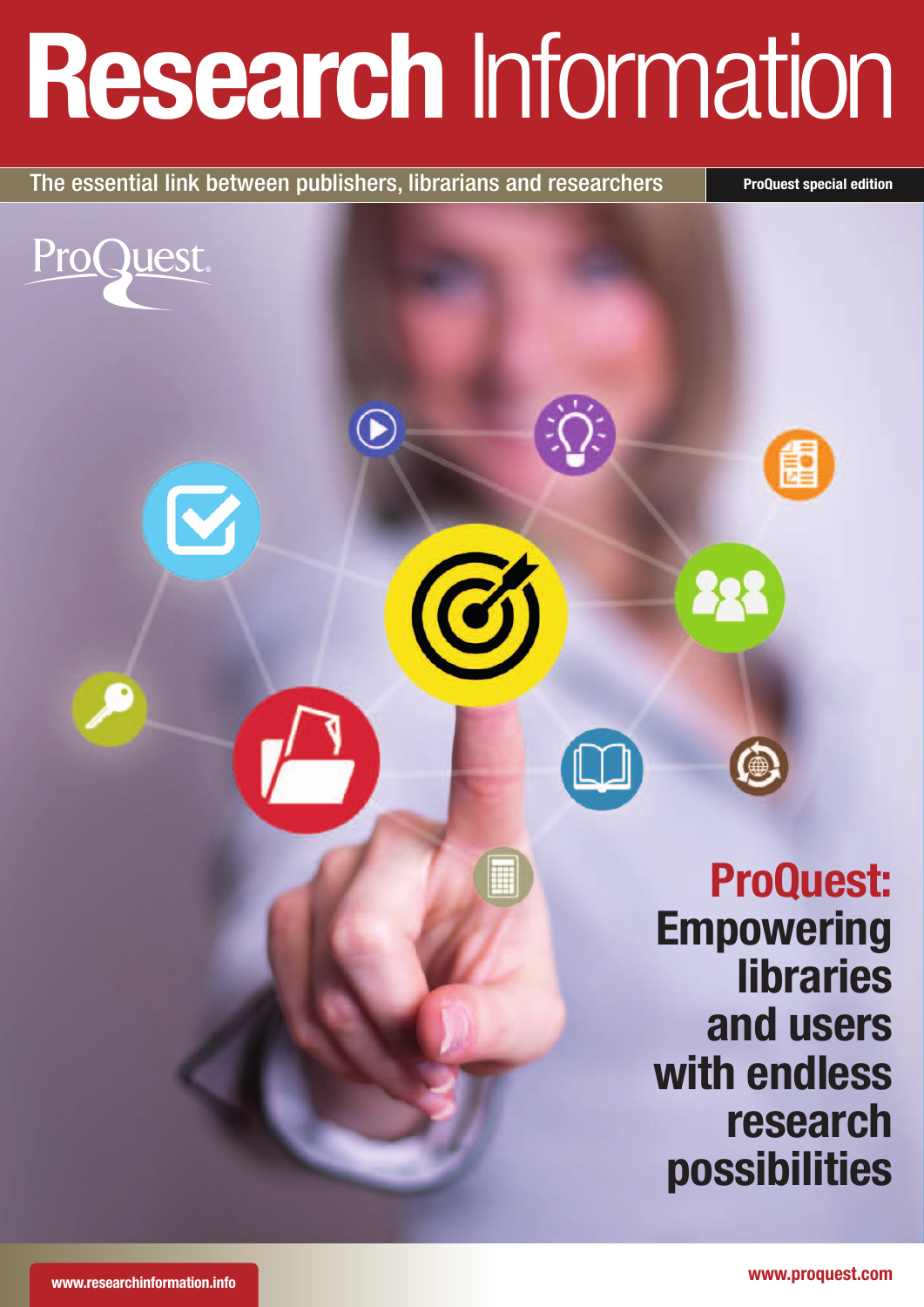# Expanding the ProQuest family

ProQuest connects people with vetted, reliable information. Key to serious research, the company's products are a gateway to the world's knowledge including dissertations, governmental and cultural archives, news, historical collections and ebooks. ProQuest's technologies serve users across the critical points in research, helping them discover, access, share, create and manage information.

The company's cloud-based technologies offer flexible solutions for librarians, students and researchers through the ProQuest<sup>®</sup>, Bowker<sup>®</sup>, Dialog<sup>®</sup>, ebrary<sup>®</sup> and EBL<sup>™</sup> businesses – and notable research tools such as the Summon<sup>®</sup> discovery service, Refworks, the Pivot® research development tool and the Intota™ library services platform.

### **Coutts** acquisition completed

ProQuest completed the acquisition of Coutts Information Services and MyiLibrary from Ingram Content Group in June this year.

ProQuest is now beginning to integrate assets such as Coutts' expertise in collection development, its print and digital titles, and platforms that include MyiLibrary and OASIS.

They are being added to ProQuest's Books unit, which encompasses print and ebooks supporting research along with a rapidly evolving technology framework for discovery, access and management of book content. ProQuest's vision is to combine these collective strengths, creating an integrated workflow for print and digital content that will save librarians time and provide a superior book experience for users.

The company says customers and partners can expect a seamless transition as ProQuest welcomes Coutts; both should continue to work with their usual contacts and representatives. Further, the company is committed to keeping the Coutts and ProQuest networks open, collaborating with the many platforms and partners that give librarians choices in how they acquire and manage content.

# ProQuest and Ex Libris join to accelerate innovation for libraries worldwide

ProQuest has signed an agreement to acquire Ex Libris Group, a leading global provider of library automation solutions. The capabilities of both span expertise in print, electronic and digital content, as well as solutions for library management, discovery and research workflows.

Bringing these complementary assets together will enhance existing products and accelerate innovation of new services to quickly address some of libraries' most pressing challenges: disparate workflows for print, electronic and digital resources, and navigation of complex and rapidly changing technology, content and user environments.

'We are excited to have Ex Libris join ProQuest and welcome its proven track-record of innovation on behalf of libraries. One great example of their expertise in action is the success of Ex Libris' Alma unified resource management solution in helping hundreds of institutions worldwide improve their libraries' value to their users,' said Kurt Sanford, ProQuest CEO. 'Together, the companies will build on and create more groundbreaking library services, bringing additional value to our customers and the broader industry.'

'The acquisition of Ex Libris by ProQuest enriches our commitment to the global library community and will enhance our ability to carry out our product

roadmaps and strategies,' said Matti Shem-Tov, Ex Libris CEO. 'The combined talent and expertise of ProQuest and Ex Libris will enable more efficient development and support of our leading solutions, and will accelerate innovation in both current and new products. We will identify opportunities to deliver the best of what both companies have to offer by expanding key features in resource management, knowledge base capabilities and discovery services to enhance existing products.'

 Both companies will continue their longstanding commitment to openness and collaborations with other organizations in the industry, including OCLC, Google, Gale Cengage, HARRASSOWITZ and YBP/EBSCO.

After closing in the coming months, a distinct business unit will be created called Ex Libris, a ProQuest Company. This unit will be led by Mr. Shem-Tov, and supported by the management teams from Ex Libris and ProQuest. ProQuest and Ex Libris will continue to support the broad selection of products their customers depend on and will enhance each company's offerings, including Alma, Aleph, bX, Intota, Primo, Rosetta, SFX, SIPX, Summon, 360 Link, Voyager and the newly launched Leganto reading list solution and campusM mobile campus solution.

## Acquisition of SIPX

Earlier this year, ProQuest acquired Palo Alto-based SIPX, creator of a digital course materials solution that addresses a variety of copyright and cost concerns for universities. SIPX eliminates duplicate spending on course packs (collections of assigned readings) by connecting students to materials already

purchased and available to them through their university library. Developed from Stanford University research, SIPX became an independent business in 2012. Educators, librarians and support staff at leading schools – including the University of Illinois, the University of Notre Dame, Stanford University, the

University of Texas-Austin, and others – use SIPX to set up course readings and benefit from the system's automatic check for works that are available at no cost to students via library subscriptions or open sources. Students are said to have experienced an average of 20 to 35 per cent in savings.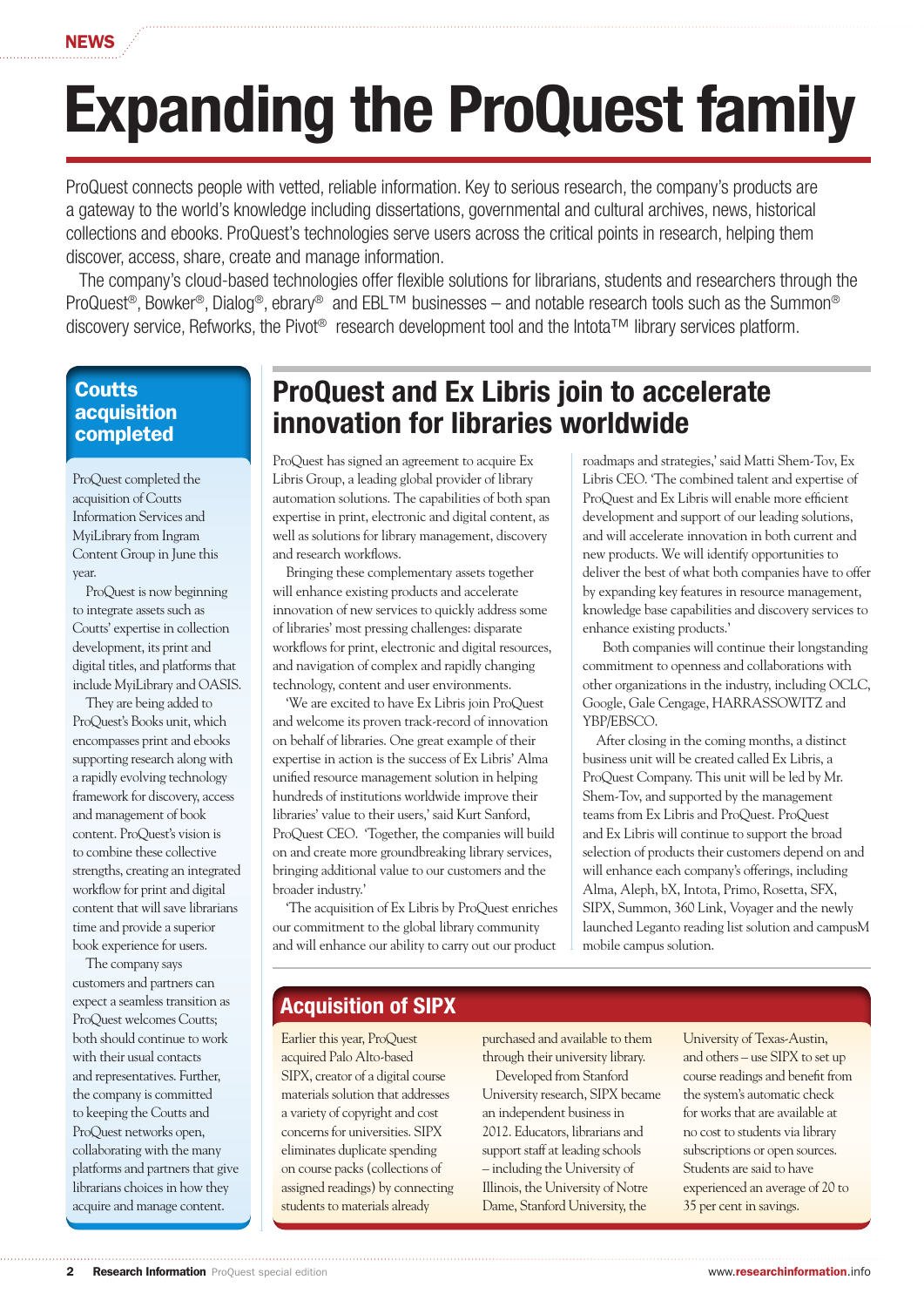# ProQuest Ebook Central resolves workflow challenges

Libraries across the globe are increasingly reliant on ebooks, a trend which continues to steadily grow with more and more students needing access to materials from remote locations. However, managing ebooks has been fraught with challenges for libraries, making it difficult to use them to their full potential in collections.

ProQuest is addressing those challenges with a brand new ebooks platform due for release in late 2015. Ebook Central integrates key elements from pioneering brands ebrary and EBL – Ebook Library, along with all-new functionality, eliminating the complexities surrounding ebooks and delivering a superior experience for end-users and librarians.

ProQuest has been working closely with those who will be using the platform to ensure it fits seamlessly into their workflow. Librarians were key contributors

to the creation of LibCentral, which creates Ebook Central's administrative portal. LibCentral simplifies the ebook workflow, saving librarians time and eliminating headaches through:

- $\bullet$  Discovery, selection, and acquisition;
- Robust access permissions that allow librarians to customise the patron experience and control spend; and
- Real-time usage and expenditure analytics.

An entire patron experience is delivered through the new Ebook Central platform offering a modern user-centred design and spanning the breadth of patrons research needs from discovery to reading to retrieval and sharing. Designed to work on a variety of devices including mobile, the Ebook Central Reader features search, scrolling, annotating, and citing tools along with new options, including direct chapter downloads

ProQuest Ebook Central<sup>®</sup> ebooks Perpetual Subscription Access Coverage in all<br>ubjects, unlimit Buy an eboo

from results and detail pages, giving users more control of their reading experience.

The new platform will offer both flexible and affordable ebook acquisition, delivering multiple models that can be combined to fit an institution's needs, including: • Subscription;

- Demand-driven access (DDA); and
- Perpetual access.

ProQuest is passionate about partnering with librarians to bring them something special. Ebook Central will deliver on the evolving needs of researchers worldwide and develop innovative Ebook offerings in a rapidly changing landscape. The new platform ultimately brings a modern ebook experience to support libraries and researchers around the globe.

# Enhancing our platform interface

ProQuest has introduced an enhanced platform interface that makes it easier for users to complete their research tasks. Driven by deep analysis of researcher behaviours on the ProQuest platform, extensive testing with users and librarians, beta testing with a variety of customer development partners, and large scale A/B testing, the enhancements make discovery and access of ProQuest's rich, diverse content more intuitive and effective.

'ProQuest's goal is to continually improve users' research experiences,' said Allan Lu, ProQuest vice president, research tools, services and platforms. 'We're committed to deeply understanding their research workflows so we can identify barriers and bottlenecks that delay

their success. We're very excited about these enhancements because they make the user experience simpler and more productive.'

Pages have been redesigned with simplified layouts that enable users to focus on the content and tools they need to complete their research tasks no matter what type of device they're using. In fact, displays will automatically scale to the size of the user's device and remove non-essential functionalities to ensure ease of use and access to content.

Improved document viewing delivers a better reading experience and search results are now easier to navigate, especially for those users accessing ProQuest content from other discovery services such as Google Scholar and Ex Libris' Primo. Sandy Barstow, collection development director at University



of Wyoming, defined the interface as 'cleaner and more responsive'.

The enhancements are powerful, but according to Stephen Ayre, clinical librarian at George Eliot Hospital NHS Trust, the changes 'don't disrupt users' familiar with the former interface.

Throughout 2015, ProQuest has been streamlining and innovating

numerous products that touch the spectrum of research, from point of funding through discovery, accessibility and management, evolving the research experience as only ProQuest can. All of the changes have been developed in consultation with librarians and tested by users to ensure meaningful, significant advances.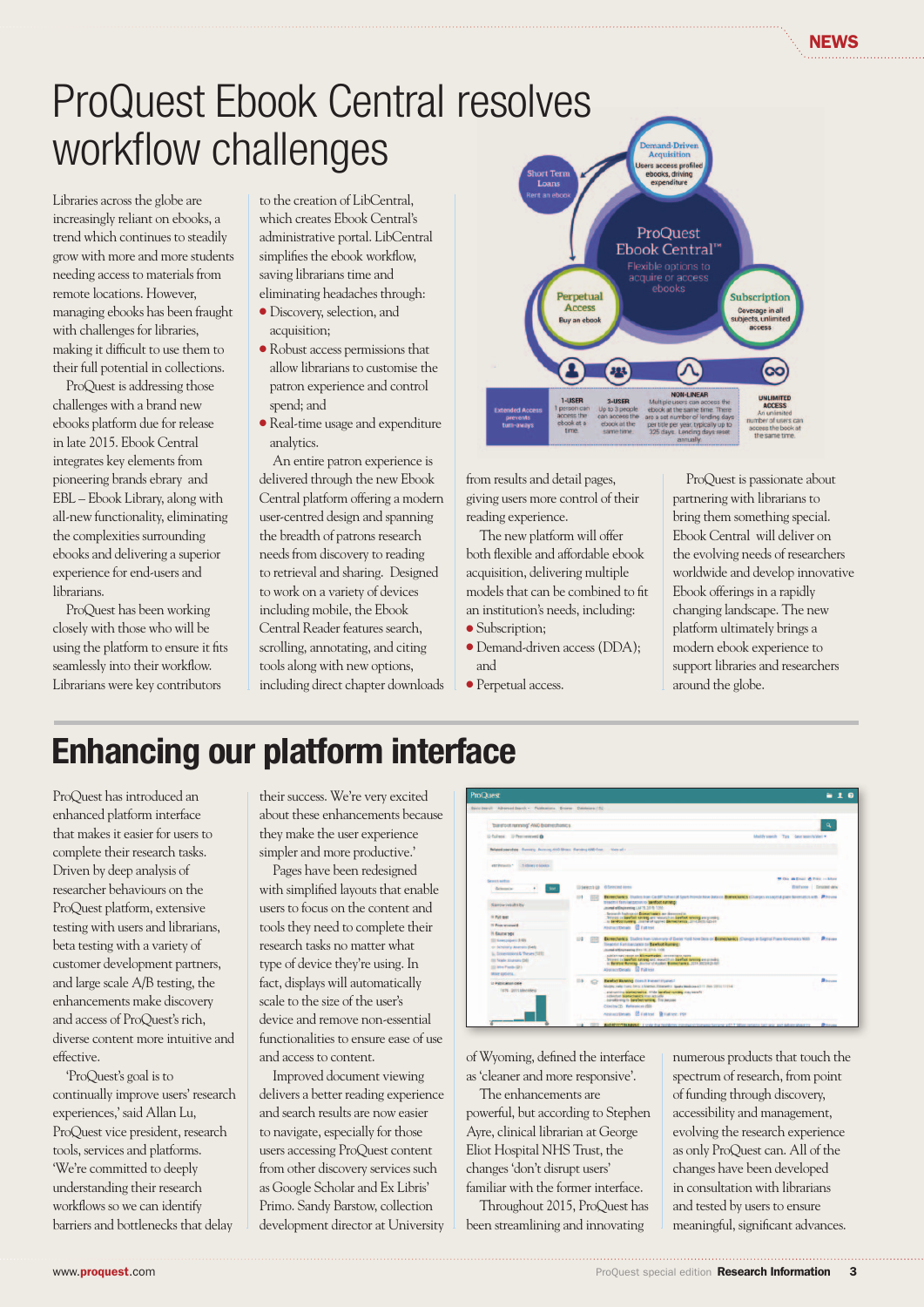**Discovery** 

# 'Core to our purpose'



Discovery is the cognitive leap that an individual takes as they probe and step outside their sphere of knowledge. It is also a process as individuals encounter new information, makes sense of it, internalise it, and store it to support future action, writes **James Phimister**, vice president for strategy

he discovery process is innate, y<br>it can be supported and fostered<br>Librarians and information<br>professionals devote careers to a<br>discovery, thinking through all<br>aspects and seeking new ways to improve he discovery process is innate, yet it can be supported and fostered. Librarians and information professionals devote careers to aid discovery, thinking through all its discovery in support of others.

At ProQuest, discovery is core to how we support our customers and end users. When we digitise content for inclusion in collections, we give thought to how it will be discovered, so we replicate and render with accuracy, and tag with rich meta-data to ensure discoverability. When we host content, we work across our organisation and with partners to ensure valuable and essential content that libraries subscribe to can be found and utilized to its fullest potential. And, when we develop discovery tools, where users repeatedly return to seek information, we design for the end user, so they are served relevant, comprehensive and unbiased information from which to navigate and hone their search.

For online discovery to occur, digitisation is the first step of representing historic content. At ProQuest's facilities in Ypsilanti, Michigan, and with digitisation partners, we digitise, and tag literally millions of pages each year for inclusion in our products and

digital repositories. For example, for the past several years, we have partnered with Europe's eminent libraries to create eight digital archive collections of early European books. These collections, containing the digital files of carefully preserved documents, enable researchers to discover new aspects of history that may otherwise not be recognised.

Once content is created, it must be discoverable, and maximizing content discoverability is essential to delivering ROI to library customers and publishing partners. The

## 'Fostering discovery requires considerable investment'

challenge is not trivial. For example, ProQuest hosts an unprecedented corpus of knowledge of four billion documents from vast collections of journals, books, dissertations, newspapers and other sources. We host content from news published today, to historical works from 200AD. To ensure library patrons can discover this valuable content, ProQuest works with multiple discovery services including ProQuest's service Summon®, OCLC's WorldCat and ExLibris' Primo, so ProQuest

hosted content is easy to find no matter the discovery service a library uses.

In fostering discovery it is essential that tools are built with the user in mind. ProQuest's web-scale discovery service, Summon, serves this need. Summon pioneered single search box access to the breadth of library collections, to meet user expectations to search library content simply. At the same time, it is designed to power research. A user's search is conducted against document records whose meta-data is normalized in a unified index. The search results, based on a continuously honed relevancy algorithm that factors a host of content metadata, delivers neutral, relevance ranked results that appropriately showcase popular and obscure content sources together. In doing so it ensures relevancy, without biasing discovery to content that just has general appeal.

Fostering discovery requires considerable investment. Digitising content, ensuring content is discoverable, and developing search environments that illuminate the unknown, requires time, energy and devotion. This said, the investment is worth it, since at the moment of discovery, our collective knowledge of the world advances.

## ProQuest content now discoverable in Google Scholar

ProQuest has marked another milestone in ease of access to its rich research content. The full text of its scholarly content – including journals and working papers – is now indexed in Google Scholar, enabling Google Scholar users to seamlessly discover and access their library's ProQuest collections. Efficiency and productivity for both ProQuest and Google Scholar users is improved, while libraries benefit from increased usage for

their subscribed collections.

'ProQuest aims to continually empower researchers to be more productive and successful,' said Kurt Sanford, ProQuest CEO. 'That means removing obstacles between them and the content that helps them achieve their research goal. This collaboration is an important step in streamlining the workflow of these researchers.'

The collaboration between Google and ProQuest enables authenticated ProQuest users to be recognised at the ProQuest platform after they search using Google Scholar and connects them to full-text scholarly content in their libraries' collections. Users who are not recognised are sent to a landing page with the abstract or an image of the first page, protecting all rights holders. To read full text, the users authenticate themselves using their library credentials. There is nothing for libraries to set up – the linking is seamless and automatic.

The agreement with Google is just one in a series of collaborations that ProQuest has with other information providers. Since 2014, it has been working with Ex Libris to enable interoperability of the companies' discovery and management systems as well as access to ProQuest collections. In 2013, ProQuest and OCLC began a wide-ranging collaboration that shares metadata for ebooks and scholarly journal content.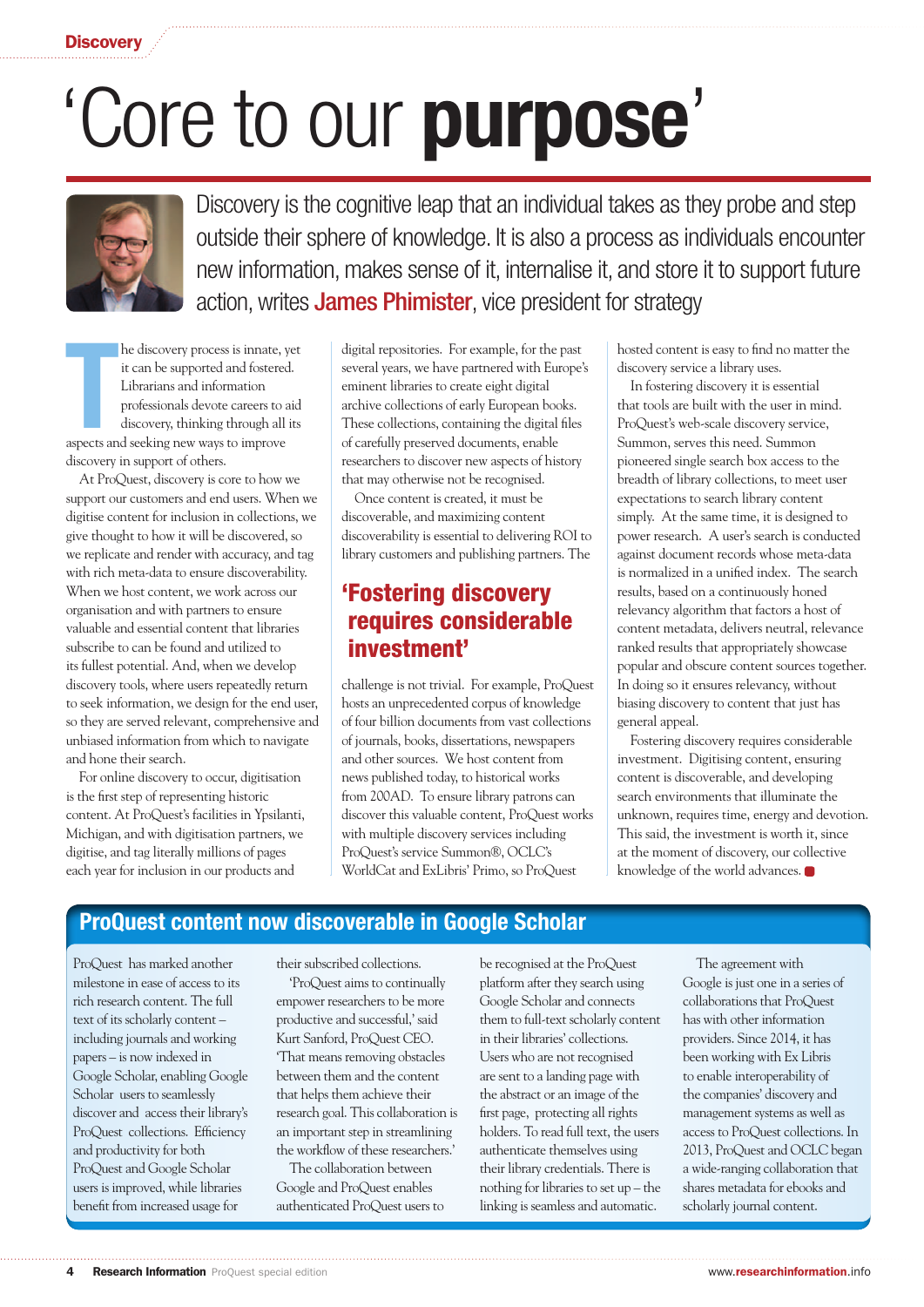# African odyssey reaps rewards



A new online resource from ProQuest is supporting research in Botswana, writes **Naniki Maphakwane, library manager at Botswana** College of Distance and Open Learning

he Botswana Libraries Consortium (BLC) is an organization of all types of libraries, information resource centres, documentation centres and archives. BLC was officially registered as a non-governmental organization in 200 he Botswana Libraries Consortium (BLC) is an organization of all types of libraries, information resource centres, documentation centres and archives. BLC was officially registered with a mandate to bring together all libraries and information centers to achieve a common objective and benefit from economy of scale especially in database subscription fees.

The vision of the BLC is to provide sustainable easy access and dissemination of information to all of Botswana through a strong cooperation among libraries, information providers, technologists, government ministries and other stakeholders who will, under the consortium umbrella, pool the necessary services and resources together to ensure timely delivery of relevant information and contribute to the national aspirations as enshrined in Botswana's Vision 2016 which defines Botswana's plan for their long-term future of being a competitive, winning and prosperous nation.

### Objectives:

BLC was established:

- <sup>l</sup> To ensure cost effective availability and dissemination of information in all relevant formats;
- To develop library and information resource centre co-operation and links among stakeholders; and
- To work together to build strong libraries and information resource centres and a strong cooperative information framework for all people in Botswana.

As libraries have gradually been moving away from collections which are predominantly print-based to include electronic resources, they continue to adopt various technologies to enable them to deliver effective services to their customers. This shift has forced libraries to spend more money acquiring electronic resources because subscriptions to these resources are very high and it is difficult for an individual library to be able to subscribe to all publishers' titles on its own. Therefore, BLC negotiates with publishers to offer their

members joint access to e-resources at a discounted price.

#### Challenges faced in the use of e-resources:

<sup>l</sup> Botswana Library Consortium has more than 50 members from diverse libraries. Such a big membership needs staff to undertake administration and management and also to focus on exploring new opportunities coming in e-resource provision, new technologies in the market and creating partnerships to also increase areas of co-operation. There is therefore need for staff and budget for such activities;

- The member institutions experience poor connectivity to the Internet within their institutions making it difficult to use the available e-resources to the fullest;
- **•** Some institutions have limited bandwidth and inadequate server space. This creates competition for the libraries' facilities and other institutional activities where in most cases libraries are not put on the priority list;
- <sup>l</sup> Libraries are allocated insufficient budgets for subscriptions. In some cases where institutions have to cut annual budgets the libraries' budgets are the ones that are targeted;
- <sup>l</sup> The costs of e-resources can be exorbitant and some publishers do not support consortia prices; and
- $\bullet$  Many librarians do not have sufficient ICT skills to use the new technologies. They also do not have sufficient skills to train their users. There is need for the publishers to create skillstraining funds to support local consortia.

#### The marriage between BLC and ProQuest

BLC has improved its scholarly content offering for researchers by signing a contract with ProQuest to support research within its member institutions. BLC chose ProQuest Central, the flagship ProQuest multidisciplinary database for its members, which the BLC said provided:

• Access to high-quality research materials: ProQuest Central provides a very large and diverse set of research content, with access to not only key scholarly journals, but also to other sought-after items that researchers need such as market research, country, economic, and industry reports, essential pre-print working papers, e-books and full-text dissertations, professional trade publication and newspapers, as well as general interest periodicals; and

<sup>l</sup> User-friendly platform: The layout is clean and it simplifies the workflow for library clients because they are able to navigate the interface easily.

In addition to this the BLC also uses Refworks from ProQuest, an online research management, citation and bibliography tool. Refworks allows users to import references quickly and easily from a text file and is an invaluable tool for simple and efficient referencing. Another key element for the BLC in their relationship with ProQuest is the selection and promotion of local content. Alongside globally-renowned publications, ProQuest also offers locally-produced materials across a range of content types.

Carlos Mascorda, vice president of international sales at ProQuest, said: 'We have developed a strong working relationship with the Botswana Library Consortium and we are committed to helping them provide valuable research tools for their members. ProQuest Central provides coverage across a range of academic subject areas and is the perfect solution for libraries that want to provide students at all levels and faculty with the diversity of content essential to successful teaching, learning, and research outcomes.'

## Academic Complete UKI Edition:

Early in 2015 ProQuest ebrary created a new version of its award-winning Academic Complete subscription collection, designed for UK and Irish students, faculty and researchers with more than 4,000 unique, region-specific titles.

This new edition of Academic Complete delivers more than 115,000 titles, and is the first locally-tailored content edition which goes beyond territorial rights adjustments. Providing simultaneous, multi-user access, the UK and Ireland collection contains over 4,000 specially selected titles which are only available to this region and consist of the most relevant publishers and topics. This local version will only be available in the UK and Ireland with the same overall number of titles as the standard Academic Complete.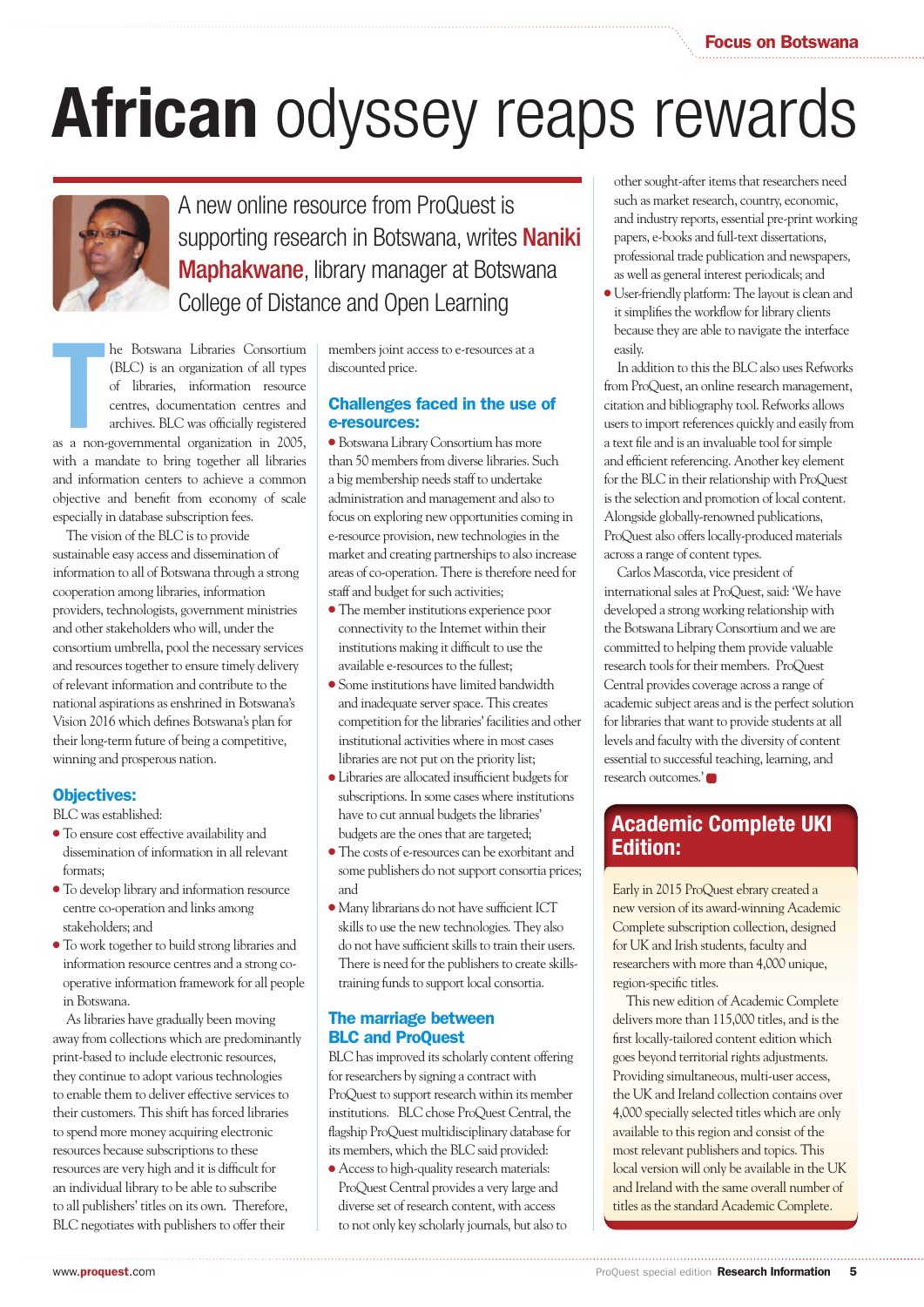#### **NEWS**

# **ProQuest study** shows importance of diverse content sources to researchers

# Working papers, conference proceedings, and data lead the list of content types being sought

hile scholarly<br>
journals have<br>
long been a<br>
mainstay for<br>
research, as<br>
the information landscape journals have long been a mainstay for research, as has diversified, so have the resources in which important new ideas are being shared. Working papers, dissertations, newspapers, data, e-books, and more have become essential territory to explore, according to a study conducted by ProQuest. The company surveyed 969 business and social sciences researchers from North America, Latin America, Europe, Asia, India, Australia, and New Zealand, asking them about the kinds of content they consider crucial to research.

'From usage statistics, it has long been clear that researchers are accessing non-journal content, often very extensively,' says ProQuest. 'However, there

was some uncertainty around the specific value and place these resources held within academic scholarship.'

The results from the survey show business and social science researchers everywhere use nonjournal content as an important part of their research process. Professor Nikolaos Tzokas (University of East Anglia) described it this way: 'Becoming aware and integrating relevant information emanating from different areas and disseminated through different platforms is imperative for the creation and the scientific testing of new knowledge.'

ProQuest's study found that of the researchers surveyed:

- 75 per cent use newspapers to stay up to date with the latest news to ensure that their research remains relevant;
- 95 per cent use print books and 69 per cent use ebooks to



dig deeper into an area than a journal article allows. Books add extra layers of context and detail to give a more comprehensive understanding of a topic;

- 81 per cent use working papers and 84 per cent use conference proceedings to see the latest thinking first. Dr. Timothy Devinney (University of Technology, Sydney) said he found working papers even more valuable than the 'sanitised' articles that ended up in journals. Working papers are essential, he said, because they tell you 'not just what's being studied but how it's being studied'; and
- 81 per cent use raw data to identify trends with deep time series, add breadth and context to their own primary research, and analyse conditions surrounding events to create deeper understanding.

'Other content types such as blogs, videos, grey literature, and SWOT analyses are less used for original scholarly work, although anecdotal evidence suggests that these materials are growing in importance teaching and learning,' notes the company's white paper.

In-depth results from the study can be found at http://bit.ly/1FvUFIG

### Breaking news

ProQuest and global healthcare knowledge provider, BMJ, have announced a multi-year agreement that will make ProQuest the sole provider of BMJ's complete collection of highly influential medical journals in aggregated library databases.

Beginning in April 2016, more than 65 journals including *The BMJ and Evidenced Based Medicine* (EBM), will be available in select ProQuest collections. This agreement also covers journals from global nursing authority, RCNi. For more details, please contact your ProQuest account manager.

# Delivering key research information through digitisation

ProQuest has further enhanced access to research this year with the launch of Collection 7 of Early European Books (EEB), making another 7,450 titles available. This brings the EEB program to more than 40,000 titles and 14 million pages of valuable images from the early modern period. The total number of page images in EEB now surpasses the number of page images in ProQuest's acclaimed Early English Books Online, (EEBO) database. The continual development of EEB reflects ProQuest's commitment to digitising unique content from the early modern period, enabling researchers to go

deeper in their area of expertise and generate superior outcomes.

The digitisation of EEB Collection 7 has only been made possible through partnerships with the holding libraries which include the Koninklijke Bibliotheek in The Hague, Det Kongelige Bibliotek, in Copenhagen and The Wellcome Library in London, bringing over 1.9 million pages to this new collection. ProQuest has scanned the valuable works on site at the libraries using state-of-the-art technology to create high-definition colour images of every page, including marginalia inside the pages as well as often-lavish bindings and covers.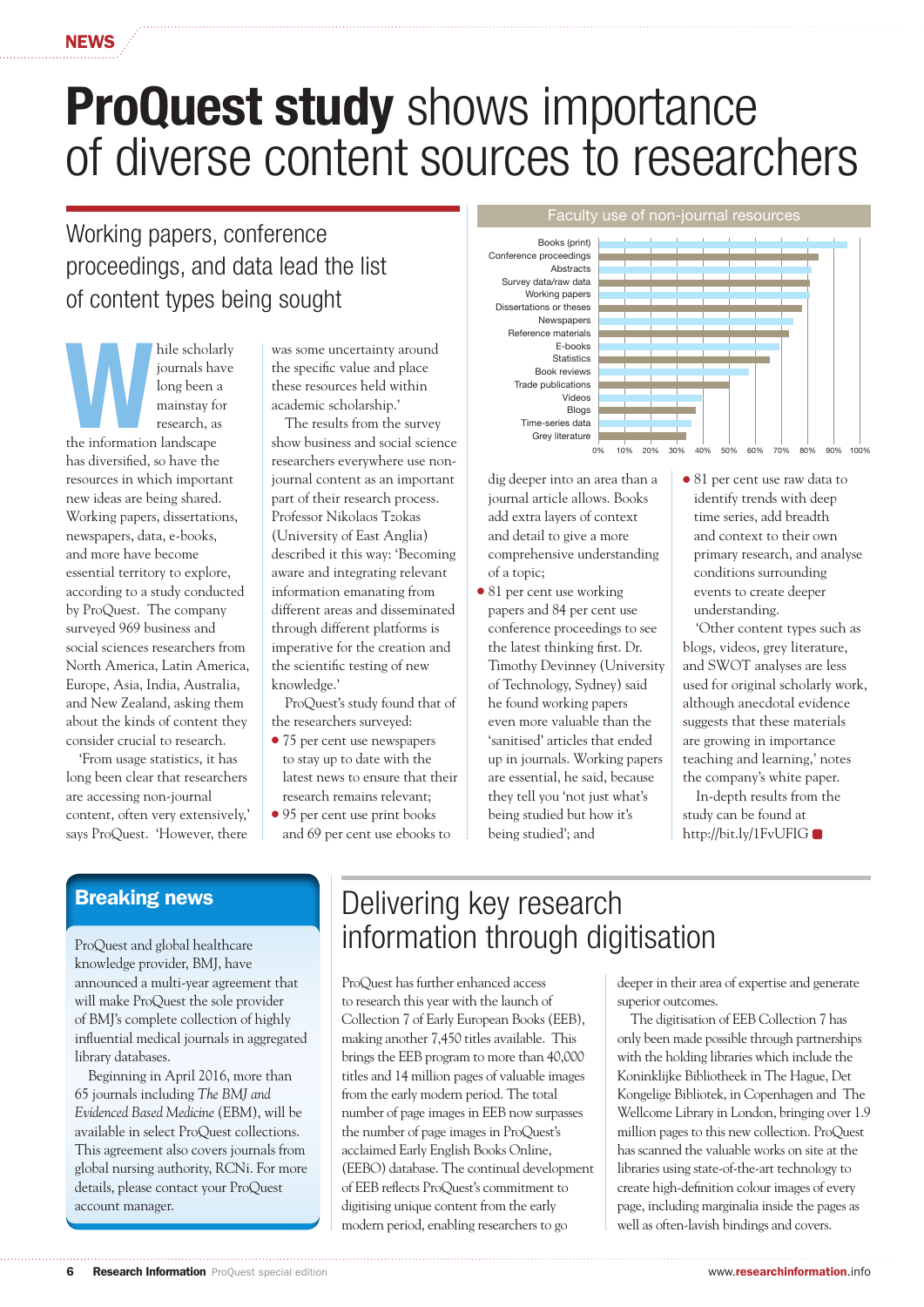### **NEWS**

# House of Lords papers digitised



ProQuest has partnered with the National Library of Scotland to create the first digitised collection of 19th Century House of Lords Parliamentary Papers, providing online access to previously unseen and valuable historical documents.

Launching this year, the project allows those who are not able to access the documents in their physical form to broaden their research into this resource. Enhancing the growing corpus of historical papers that ProQuest have

digitised – including the House of Commons Parliamentary Papers – this new collection will improve research outcomes for scholars of British history, British government, political science, history and more.

The content has similar indexing and editorial controls to ProQuest's House of Commons Parliamentary Papers, enabling it to be fully cross-searchable with the new House of Lords Parliamentary Papers (1800-1910).

### ProQuest makes it easy for libraries to build eCollections of university press titles

Through its robust partnerships with university presses, ProQuest has launched an inventive new option that helps libraries quickly build comprehensive e-book collections in one of the most valued content areas in academic libraries. ProQuest's new University Press Ebook Subscription offers the most authoritative university press content from one convenient source. The collection is an example of ProQuest's commitment to enable libraries to build diverse, digital collections that stay ahead of the needs and expectations of students, faculty and scholars.

'At ProQuest we are committed to creative product development that combines our strengths in ways that benefit libraries and their users,' said Kevin Sayar, ProQuest senior vice president for books. 'In this case, we're leveraging the breadth and quality of our partnerships along with our renowned subscription model to enable any academic library to get the best university press content in a budget-friendly way.'

The collection of nearly 25,000 titles in the University Press ebook subscription was carefully curated by on-staff librarians and taken from ProQuest's 200+ global university press partners, such as University of Minnesota Press and University of Pennsylvania Press. This subscription is designed to complement ProQuest's popular Academic Complete or College Complete ebook subscriptions, enabling libraries to provide a wide selection of authoritative titles to their users.

## Entire *Harper's Bazaar* archive to be accessible for first time online

ProQuest is creating the first digital archive of *Harper's Bazaar*, spanning 1867 through to the current issue. Research outcomes in areas as wide-ranging as fashion, design, art, women's studies, gender studies, marketing and business will be improved through simple online access and precision searching of both text and images from the magazine's entire run. Accessible on the

ProQuest platform, the Harper's Bazaar Archive will be crosssearchable along with the *Vogue* and *Women's Wear Daily* archives and the rich variety of sources needed to generate pioneering research, such as scholarly journals, working papers, conference proceedings, ebooks, newspapers and other primary sources.

Launched in 1867, *Harper's* 



*Bazaar* was America's first fashion magazine, home to such style icons as Diana Vreeland, Carmel Snow and Alexey Brodovitch. Its pages chronicle the evolution of American style and art, featuring

photographers such as Richard Avedon, Diane Arbus, Man Ray and Patrick Demarchelier, and artists such as Andy Warhol. The archive makes this chronicle easy to explore by capturing every edition cover-to-cover, from the first issue to the present, and preserving the material in its original context in fully searchable, high-resolution images.